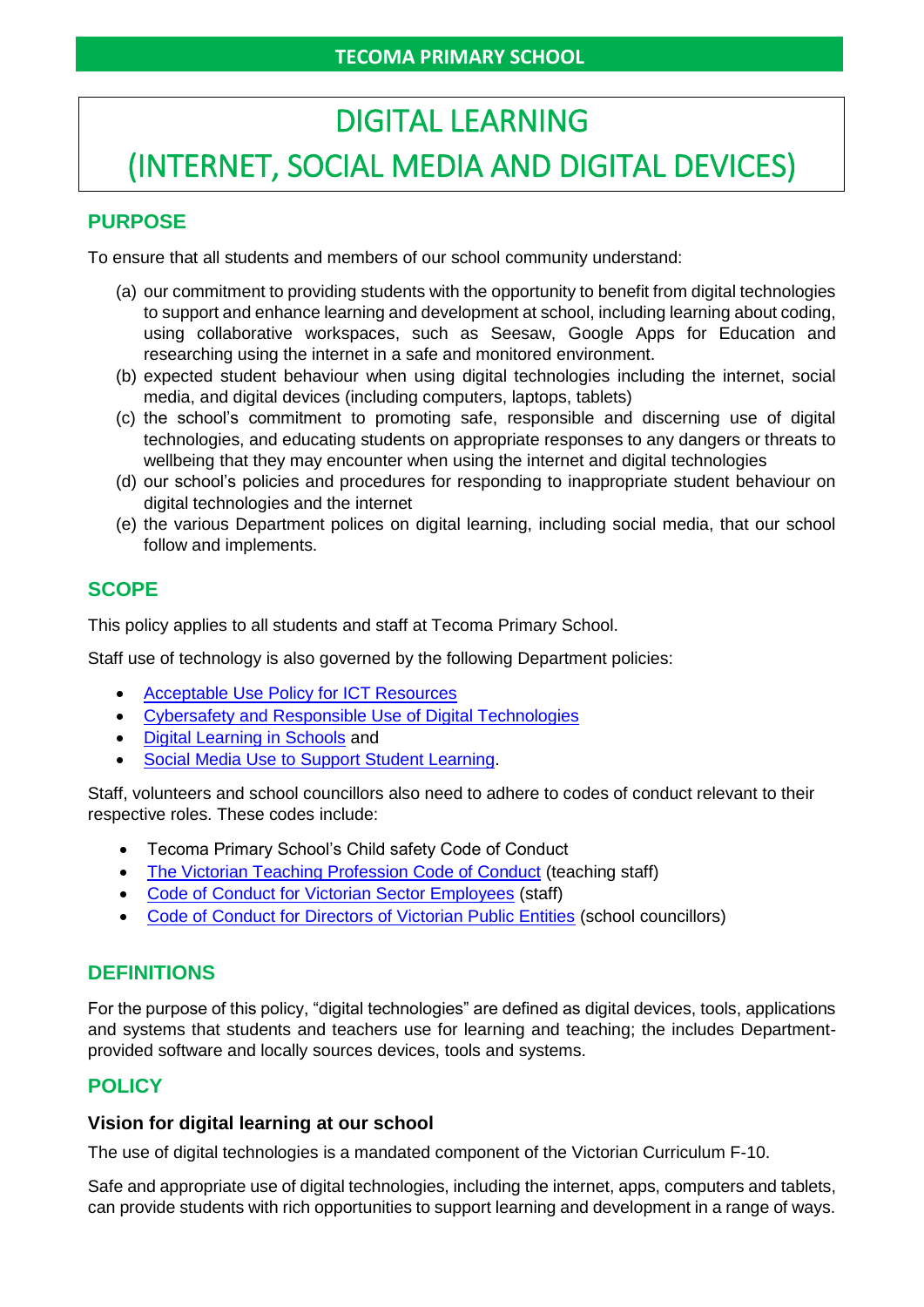Through increased access to digital technologies, students can benefit from learning that is interactive, collaborative, personalised, engaging and transformative. Digital technologies enable our students to interact with and create high quality content, resources and tools. It also enables personalised learning tailored to students' particular needs and interests and transforms assessment, reporting and feedback, driving new forms of collaboration and communication.

Tecoma Primary School believes that the use of digital technologies at school allows the development of valuable skills and knowledge and prepares students to thrive in our globalised and inter-connected world. Our school's vision is to empower students to use digital technologies safely and appropriately to reach their personal best and fully equip them to contribute positively to society as happy, healthy young adults.

Digital technology, if not used appropriately, may present risks to users' safety or wellbeing. At Tecoma Primary School, we are committed to educating all students to use digital technologies in ways that respect the dignity of ourselves and others and promote full flourishing for all, equipping students with skills and knowledge to navigate the digital world.

At Tecoma Primary School, we:

- use online sites and digital tools that support students' learning, and focus our use of digital technologies on being learning-centred
- use of digital technologies in the classroom for specific purpose with targeted educational or developmental aims
- supervise and support students using digital technologies for their schoolwork
- effectively and responsively address any issues or incidents that have the potential to impact on the wellbeing of our students
- have programs in place to educate our students to be safe, responsible and discerning use of digital technologies, including Be Internet Awesome, Life Education.
- educate our students about digital issues such as privacy, intellectual property and copyright, and the importance of maintaining their own privacy and security online
- actively educate and remind students of our *Student Engagement* policy that outlines our School's values and expected student behaviour, including online behaviours
- have an Acceptable Use Agreement outlining the expectations of students when using digital technologies for their schoolwork
- use clear protocols and procedures to protect students working in online spaces, which includes reviewing the safety and appropriateness of online tools and communities and removing offensive content at the earliest opportunity
- educate our students on appropriate responses to any dangers or threats to wellbeing that they may encounter when using the internet and other digital technologies
- provide a filtered internet service to block access to inappropriate content
- refer suspected illegal online acts to the relevant law enforcement authority for investigation
- support parents and carers to understand the safe and responsible use of digital technologies and the strategies that can be implemented at home through regular updates in our newsletter and annual information sheets.

Distribution of school owned devices to students and personal student use of digital technologies at school will only be permitted where students and their parents/carers have completed a signed Acceptable Use Agreement.

It is the responsibility of all students to protect their own password and not divulge it to another person. If a student or staff member knows or suspects an account has been used by another person, the account holder must notify the Digital Technology Coordinator, immediately.

It is the responsibility of the parent to provide their child with a set of headphones, to use when working in class on a digital device. Headphones can be purchased through the school uniform shop. Bluetooth and cordless ear buds are not allowed at school.

All messages created, sent or retrieved on the school's network are the property of the school. The school reserves the right to access and monitor all messages and files on the computer system, as necessary and appropriate. Communications including text and images may be required to be disclosed to law enforcement and other third parties without the consent of the sender.